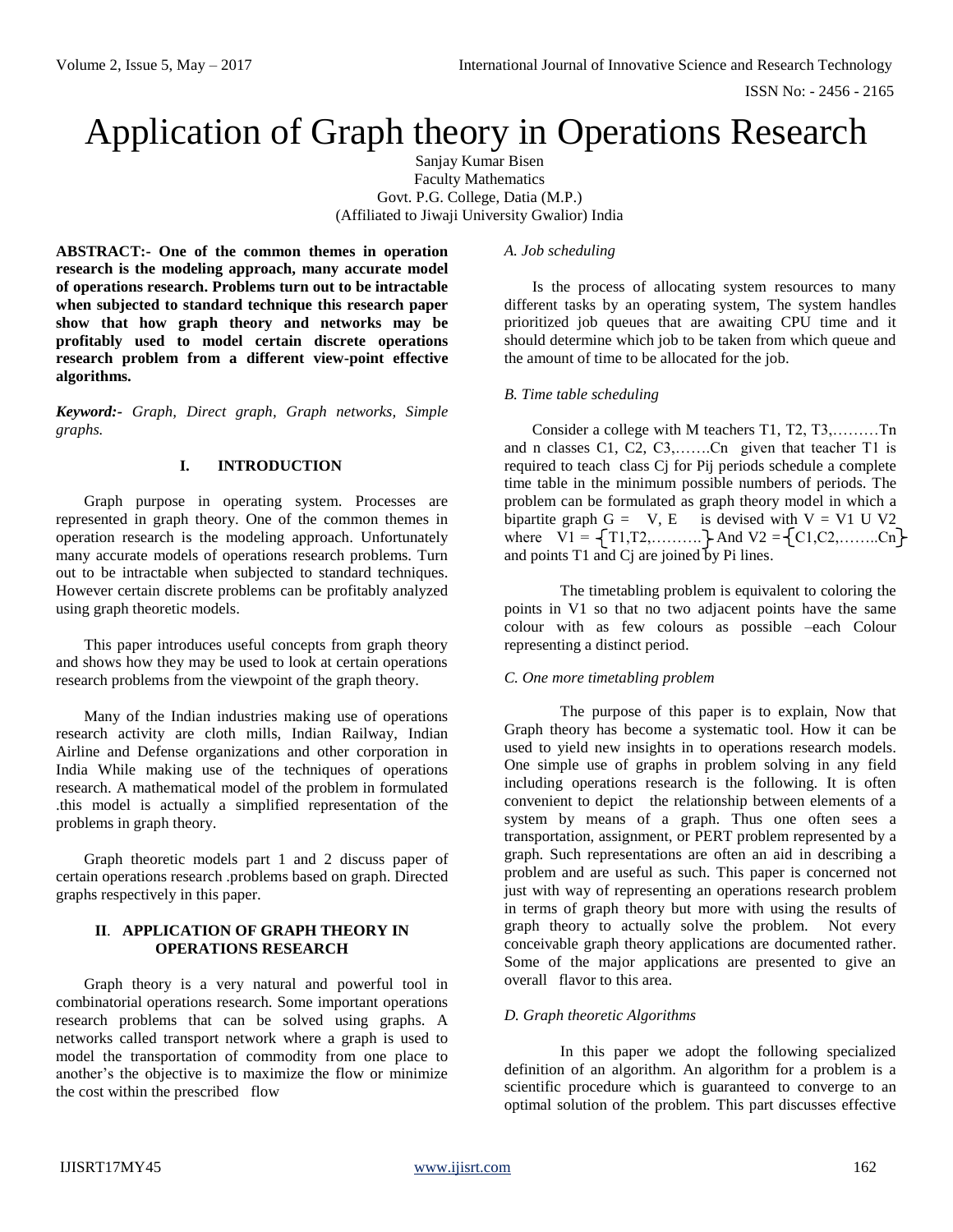graph theory algorithms for certain operations research problems.

#### *E. Chinese postman's problem*

In 1962, A chiness mathematician called Kuan Meiko was interested in a postman delivering mail to a number of streets. Such that the total distance walked by the postman was as short possible. How could the postman ensure that the distance walked was minimum.

Following example: - A postman has to start at A, walk along all 13 streets and return to A. The numbers on each edge represent the Length, in meters, of each street. The problem is to find a train that uses all the edges of a graph with minimum Length



Fig. 01. Chinese postman's problem

We will return to solving this actual problem later, but initially we will look at drawing various graphs. The Chinese postman is traversable graphs given below.



From these Graph we find;

- It is impossible to draw graph 1 without either taking the pen off the paper or re- tracing an edge.
- We can draw graph 2, but only by starting at either A or D-in each case the path will end at the other vertex of D or A.
- Graph 3 can be drawn regardless of the starting position and you will always return to the start vertex.

In order to establish the differences, we must consider the order of the vertices for each graph. The following

| Vertex   | Order |
|----------|-------|
|          |       |
| B        |       |
| ┌        |       |
| I)       |       |
| Graph 01 |       |

| Vertex                    | Order |  |
|---------------------------|-------|--|
| A                         |       |  |
| B                         |       |  |
| C                         |       |  |
| D                         |       |  |
| E                         |       |  |
| $C_{\text{max}}$ $\Omega$ |       |  |

| Graph 02 |  |
|----------|--|
|----------|--|

| Vertex   | Order |  |
|----------|-------|--|
|          |       |  |
| B        |       |  |
| C        |       |  |
| Ð        |       |  |
| Е        | 2     |  |
| F        |       |  |
| Graph 03 |       |  |

When the order of all the vertices is even the graph is Traversable. When there are two odd vertices we can draw the graph but the start and end vertices are different. When there are four odd vertices the graph can't be drawn without repeating an edge.

Chinese postman algorithm :-

An algorithm for finding an optimal Chinese postman route is. **Step 1 :-** List all odd vertices.

**Step 2 :-** List all possible paring of odd vertices.

**Step 3 :-** For each pairing find the edges that connect the vertices with the minimum weight.

**Step 4 :-** Find the pairing such that the sum of the weights is minimized.

**Step 5 :-** On the original graph add the edges that have been found in step 4.

**Step 6 :-** The length of an optimal Chinese postman route is the sum of all the edges added to the total found in step 4.

**Step 7 :-** A route corresponding to this minimum weight can then be easily found.

 Now we apply the algorithm to the original problem in fig. 01.as;

**Step 01** the odd vertices are A and H.

**Step 02** there is only one way of pairing these odd vertices namely AH.

**Step 03** the shortest way of joining A to H is using the path AB, BF, FH a total length of 160.

**Step 04** these edges on to the original network in this fig